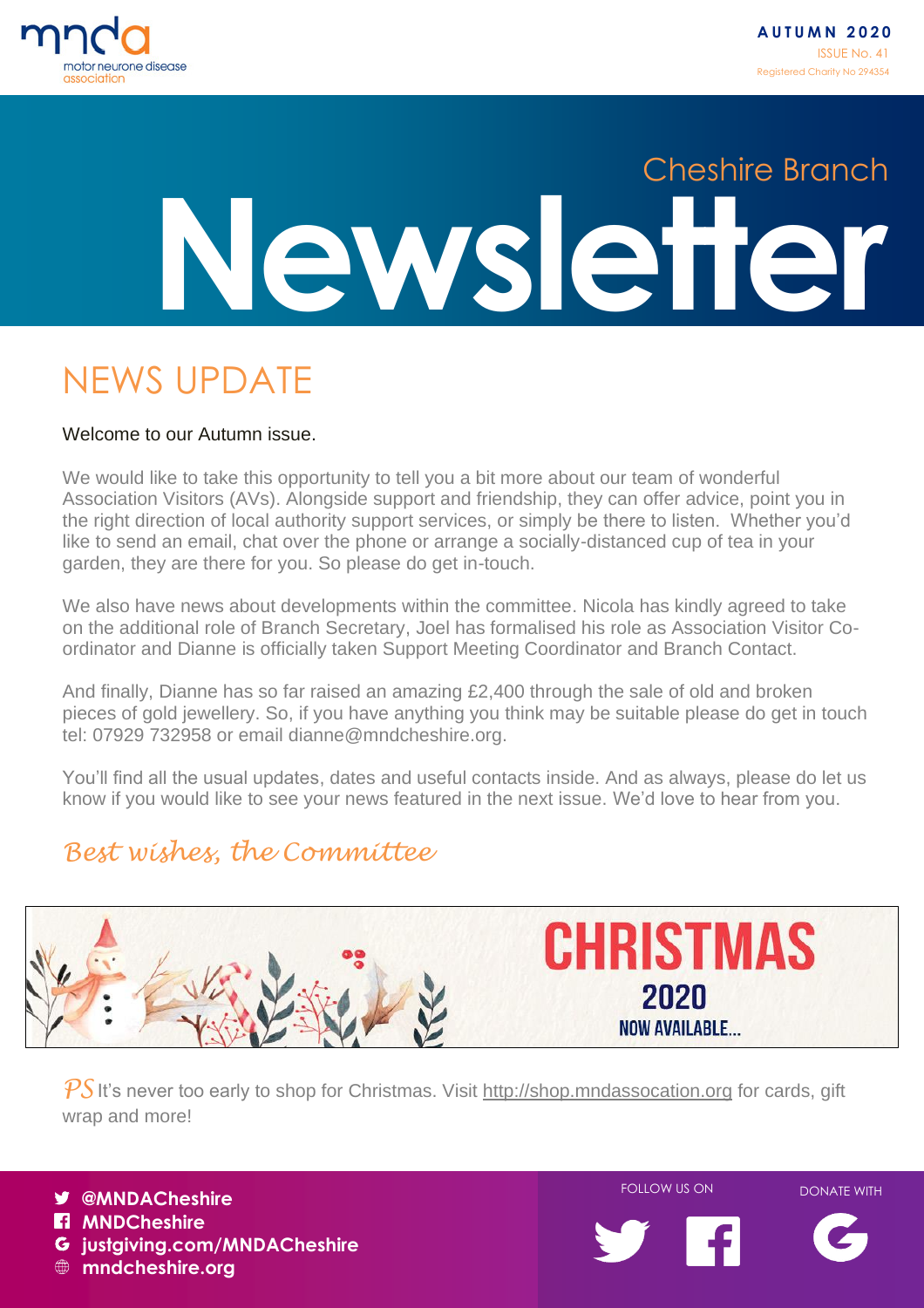



### FUNDRAISING NEWS Global relay

Friends and family around the world took part in a carefully-co-ordinated global relay race which saw them walk, run and buggy push their way to an incredible £2,501 fundraising total.



Lucy with her dad and family at a previous fundraiser

Organised by Lucy Ostermeyer in memory of her dad, this international event took place on 21 June. A day which had a double significance; not only Father's Day in the UK but MND Awareness Day too.

Over 40 participants got involved in Australia, Singapore, the US, Ireland and the UK to complete the relay, with time zones carefully factored in to ensure the baton was passed smoothly every time!

In fact, Lucy's niece (and our committee member) Nicola, walked 15k around Tatton Park for her leg of this amazing feat of organisation.

*"To all our friends and family who either walked a leg or have donated, thank you so much for helping us,"* said the Ostermeyer family.

### Retailer raises funds

### M&S Nantwich has so far raised an amazing £1,726 thanks to a number of in-store fundraising initiatives.

Andrea and her team nominated the MND Cheshire branch as their nominated charity for the year, following the news that one of their colleagues had been diagnosed with the disease.

We would like to thank Andrea and her team for all their efforts, as well as all the M&S customers who have kindly donated and supported this important cause.



Andrea (L) led the fundraising team



.

We never lose hope. We strive to find a cure for MND and to support everyone affected by this devastating disease.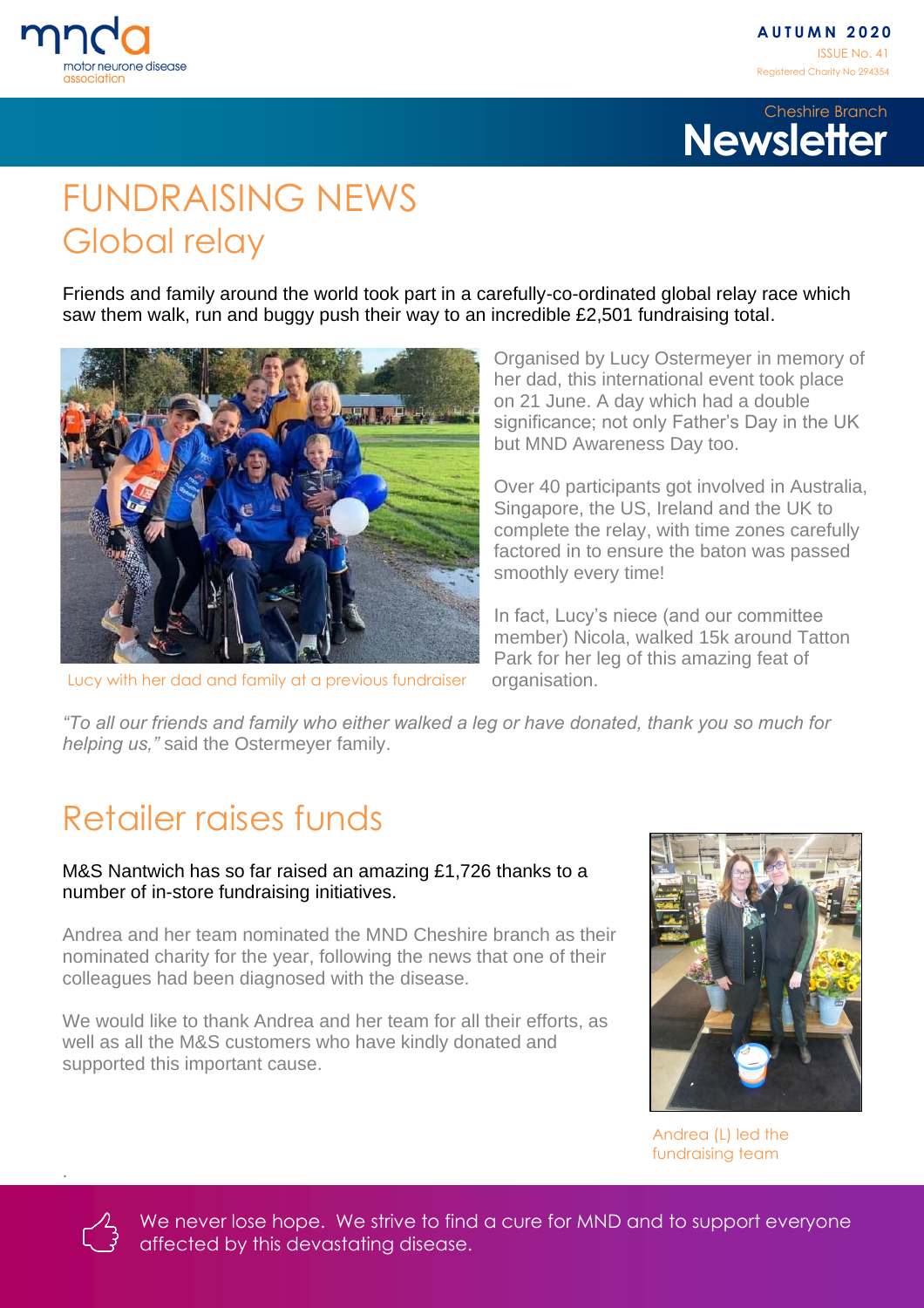



### FINANCIAL STUFF

|                            |                     | <b>Summarised Accounts as at 30 June 2020</b> |                     |
|----------------------------|---------------------|-----------------------------------------------|---------------------|
| Income                     |                     | <b>Expenditure</b>                            |                     |
| <b>Item</b>                | <b>Year to Date</b> | <b>Item</b>                                   | <b>Year to Date</b> |
| <b>General Donations</b>   | 1,405               | <b>Financial Support</b>                      | 20,543              |
| <b>Restricted Donation</b> | 61,969              | <b>National Office</b>                        | 2,031               |
| In Memoriam Donations      | 1,125               | Info & Education                              | 151                 |
| <b>Corporate Donations</b> | 0                   | <b>Admin Cost</b>                             | 648                 |
| <b>Fund Raising</b>        | 1,930               | <b>Publicity and Fundraising</b>              | 0                   |
| Resale of Goods            | 1,328               | Purchase of goods for resale                  |                     |
| Sundry - Just Giving       | 0                   | <b>CEO Appeal &amp; MMU</b><br>Research       | $\Omega$            |
| <b>Bank Interest</b>       | 307                 | <b>Total Expenditure</b>                      | 23,373              |
| <b>Gift Aid</b>            | 1,498               | Surplus for the year to date                  | 46,189              |
| <b>Total Income</b>        | 69,562              | Total                                         | 69,562              |

### **Notable donations and fundraisers: In Memory:**

- Hazel Grove Walking Group The Subset of John Poole
- MD Goodwin
- Rotary Club of New Mills
- Christine Vernon

### VIRTUAL DIARY DATES

| 7 September @ 2.30pm | Support meeting |
|----------------------|-----------------|
| 5 October @ 2.30pm   | Support meeting |
| 2 November @ 2.30pm  | Support meeting |

Via Zoom: Contact Dianne Kinder for details

Via Zoom: Contact Dianne Kinder for details

Via Zoom: Contact Dianne Kinder for details

## GET IN TOUCH

As always, please do contact the committee if you have any news or events you would like to see featured in the newsletter and promoted through our social media channels.

Don't forget, this newsletter is also available by email by contacting [emmaedwards500@btinternet.com](mailto:emmaedwards500@btinternet.com) or on our website at [www.mndcheshire.org.](http://www.mndcheshire.org/)